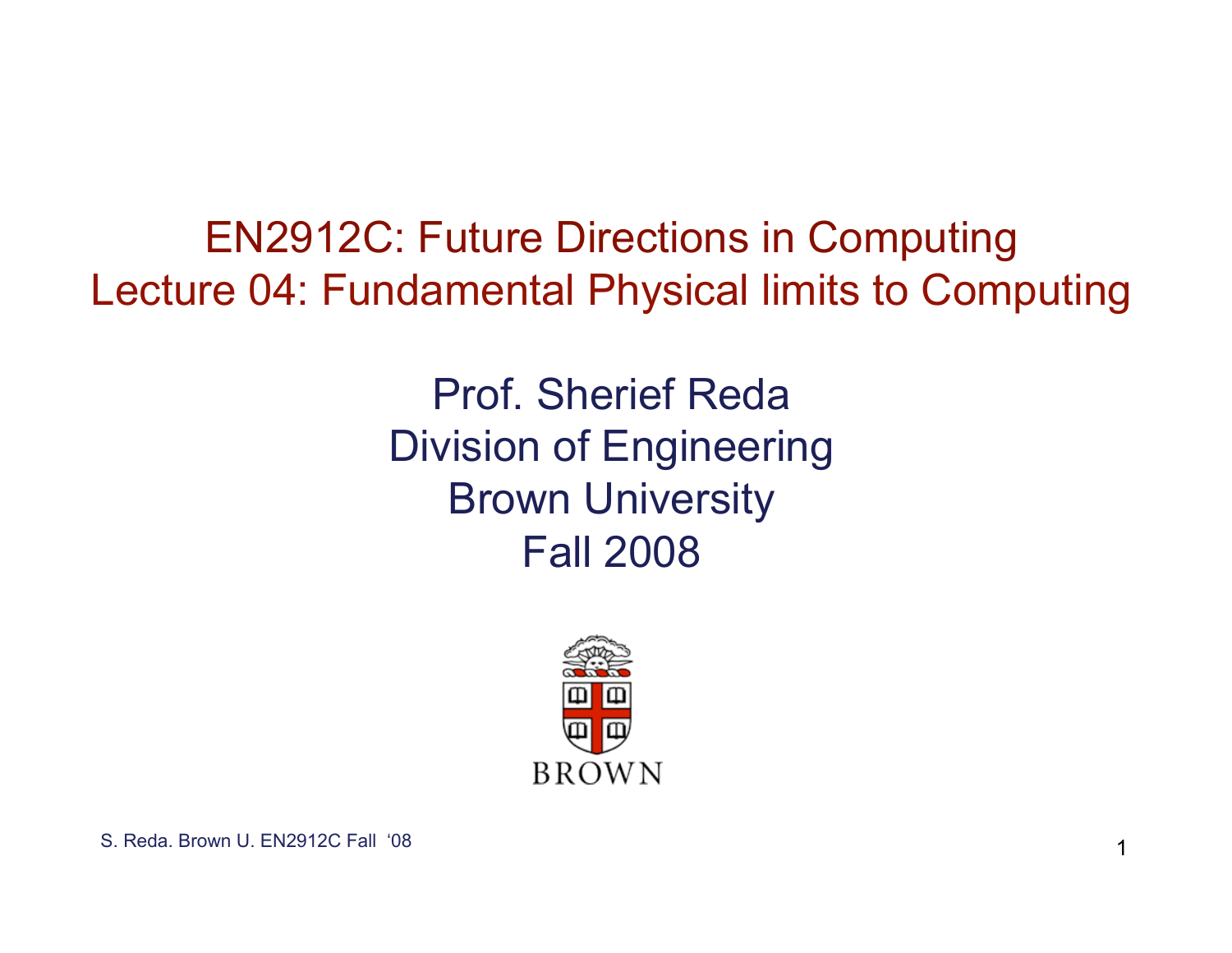## Limits to improving computing



A computer is an information processing engine that is ultimately constrained by the laws of physics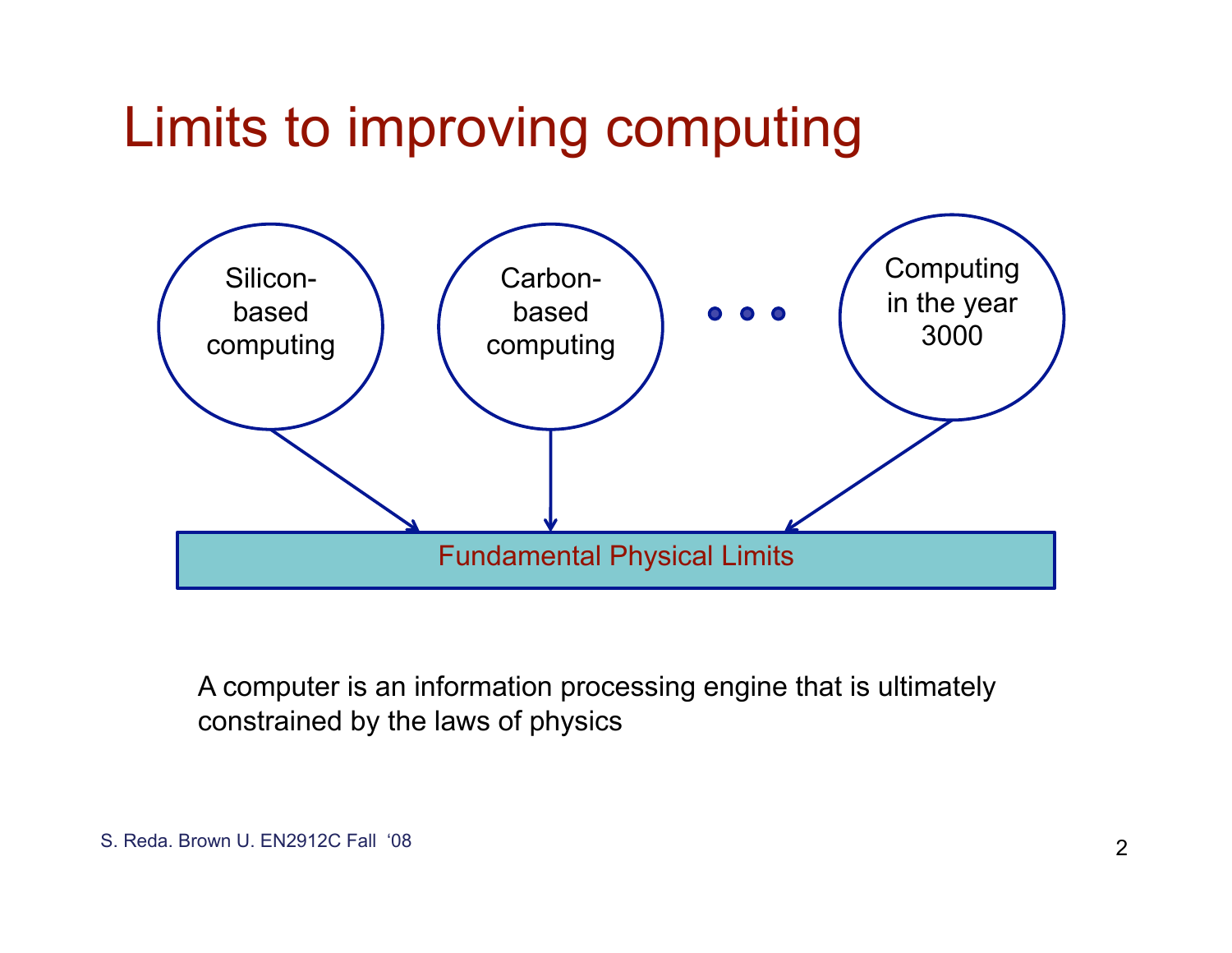## Physical limitations

- Computers are physical systems. The laws of physics dictate their capabilities
- The laws of physics determine the ultimate limits for these crucial metrics:
	- 1. Switching energy limitations (this lecture)
	- 2. Switching time limitations (this lecture)
	- 3. Size limitations (this lecture)
	- 4. Thermal limitations (part this lecture/next lecture)
	- 5. Noise limitations (next lectures)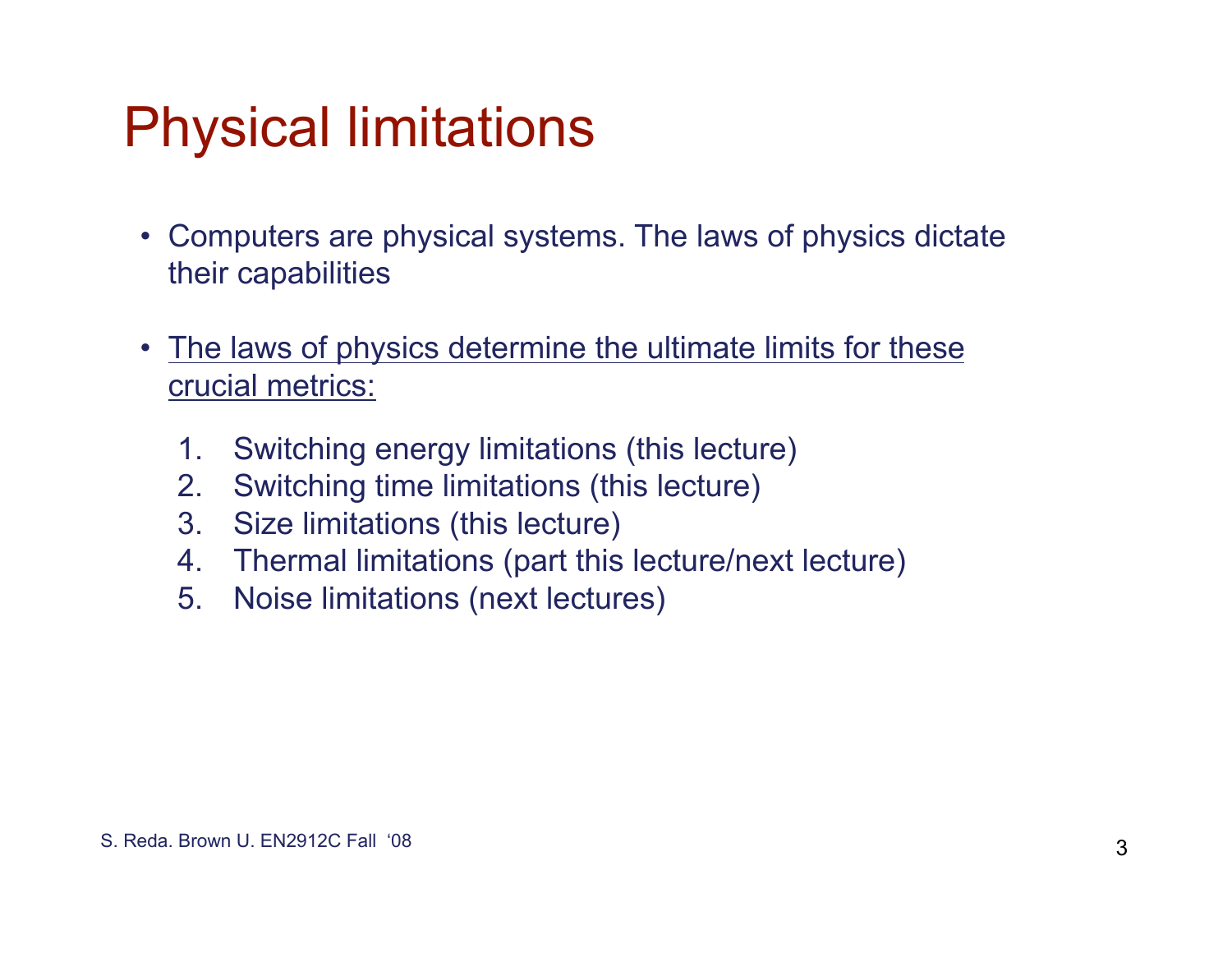#### Main two ingredients for digital computing

#### Switches **interconnects**





#### What is:

1.The minimum switching time? 2.The minimum switching energy? 3.The minimum device size? *irrespective of technology* 





 $c_0$  is the velocity of light in free space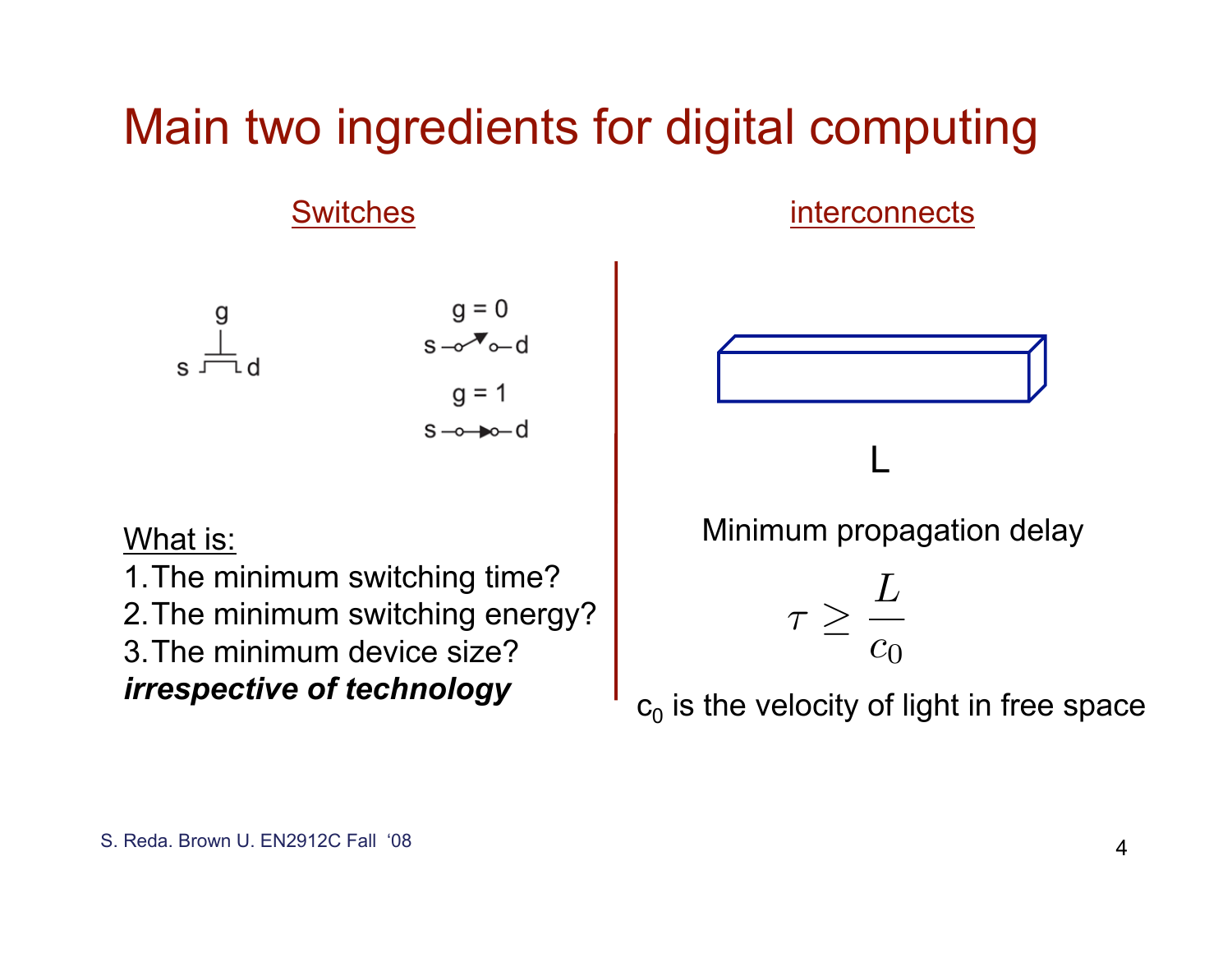#### 1. Minimum energy required for a binary transition

If a force *F* moves through a small distance δx, the work done δW is:

$$
\delta W = F \delta x \qquad \qquad \boxed{\qquad \qquad \Box \qquad \qquad}
$$

If the pressure of the gas is p, and the cross section of the piston is A then

 $\delta W = P \delta V$ 

From classical physics  $pV = NkT$ 

where N is the number of particles in the gas and k is Boltzmann's constant  $T$ 

$$
W=\int_{V_1}^{V_2} \frac{NkT}{V} dV=NkT \ln \frac{V_2}{V_1}
$$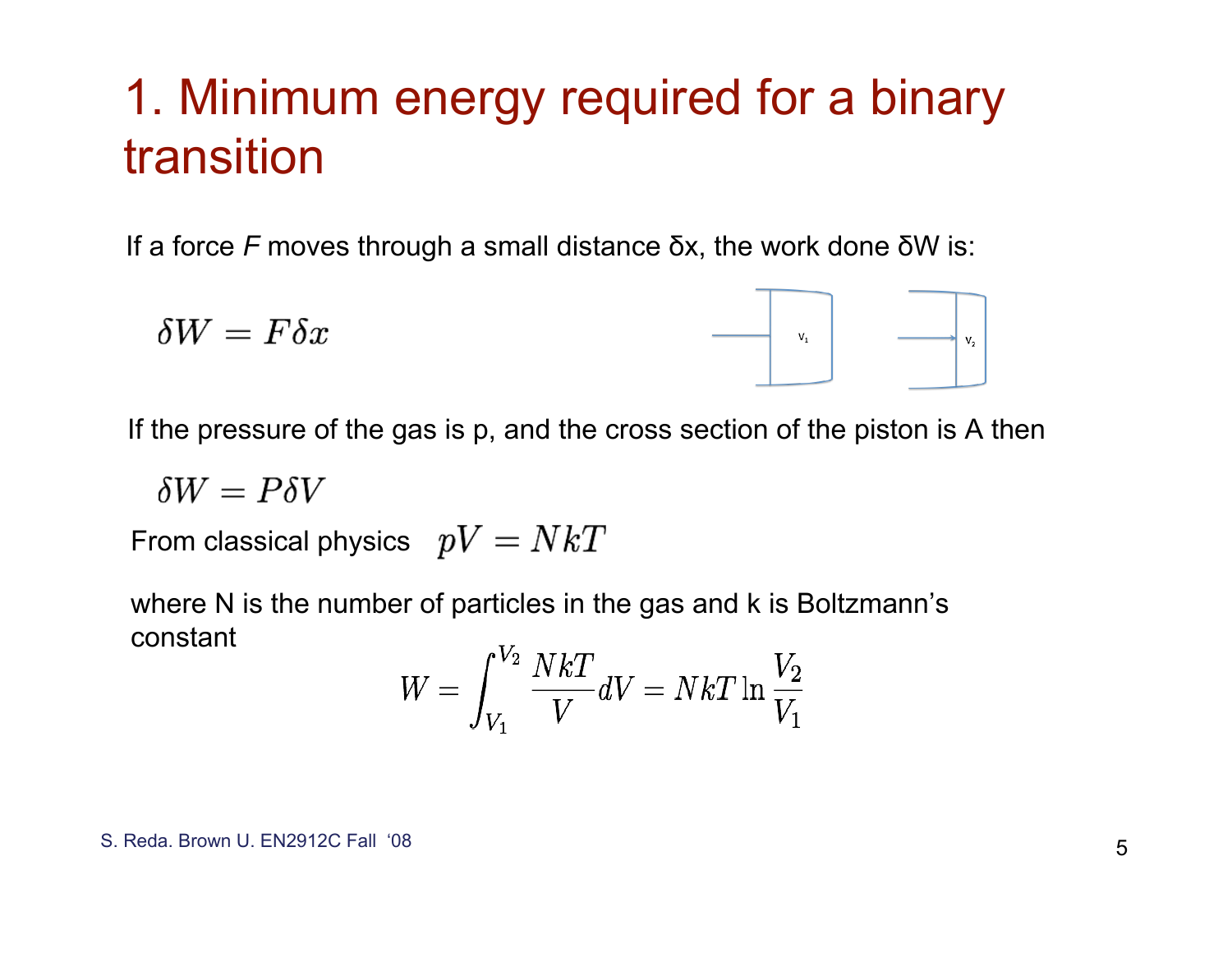# 1. Minimum energy for irreversible switch



- Consider that we have one particle
- If the particle is in the left half of the "box" then the switch is in state 0 and if the particle in the right half then the switch in state 1.
- Therefore the *minimum energy per irreversible transition between two states* is equal to  $E_{\rm min}=K T \ln 2$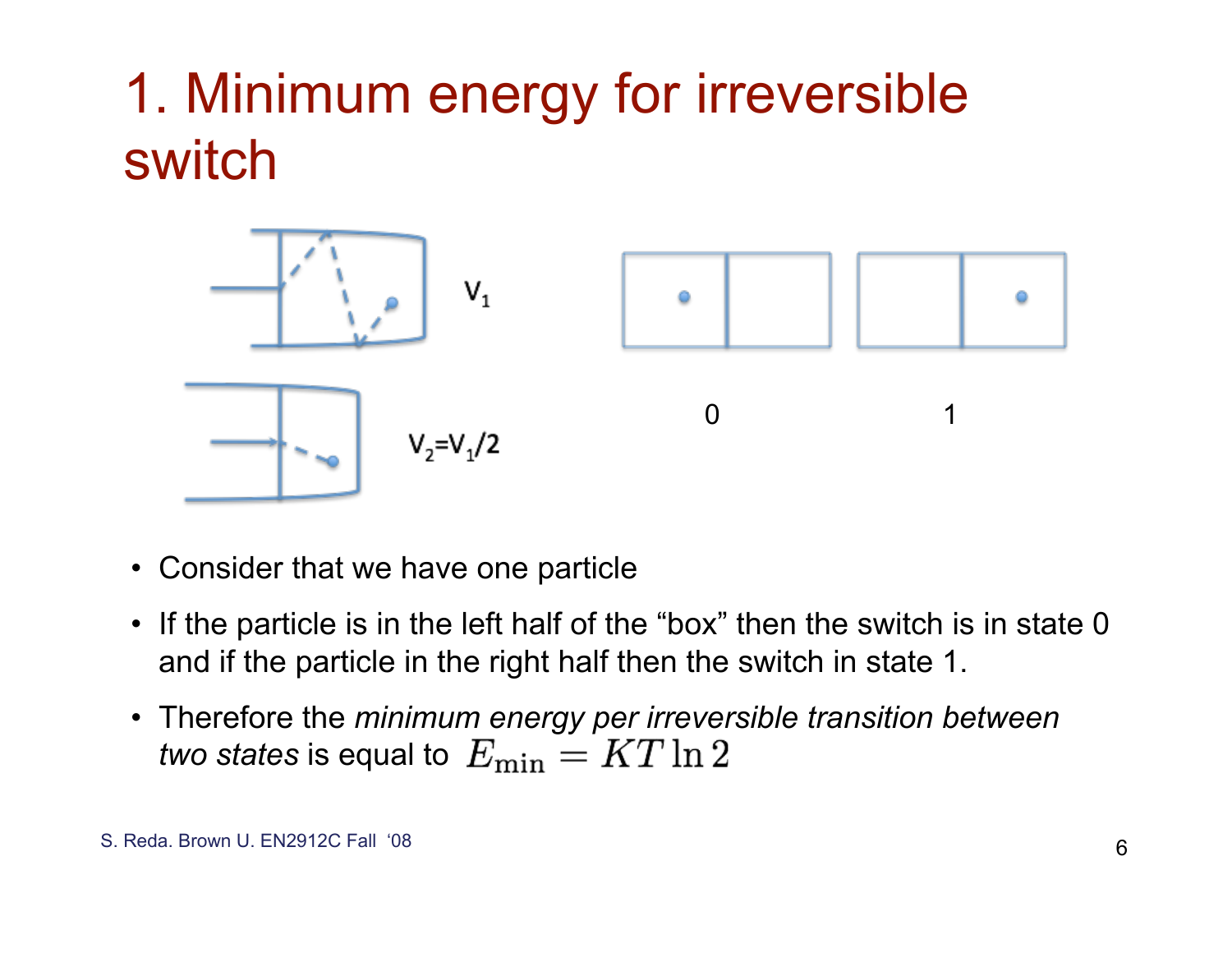## 1. Contrast to CMOS switching energy

- At 130 nm,  $CV^2 = 0.17$  fJ
- At 22 nm,  $CV^2 = 0.005$  fJ
- KTln2 =  $3 \times 10^{-21}$  J = 0.000003 fJ @ 300K
- We are still orders of magnitude above the theoretical KTln2 limit!!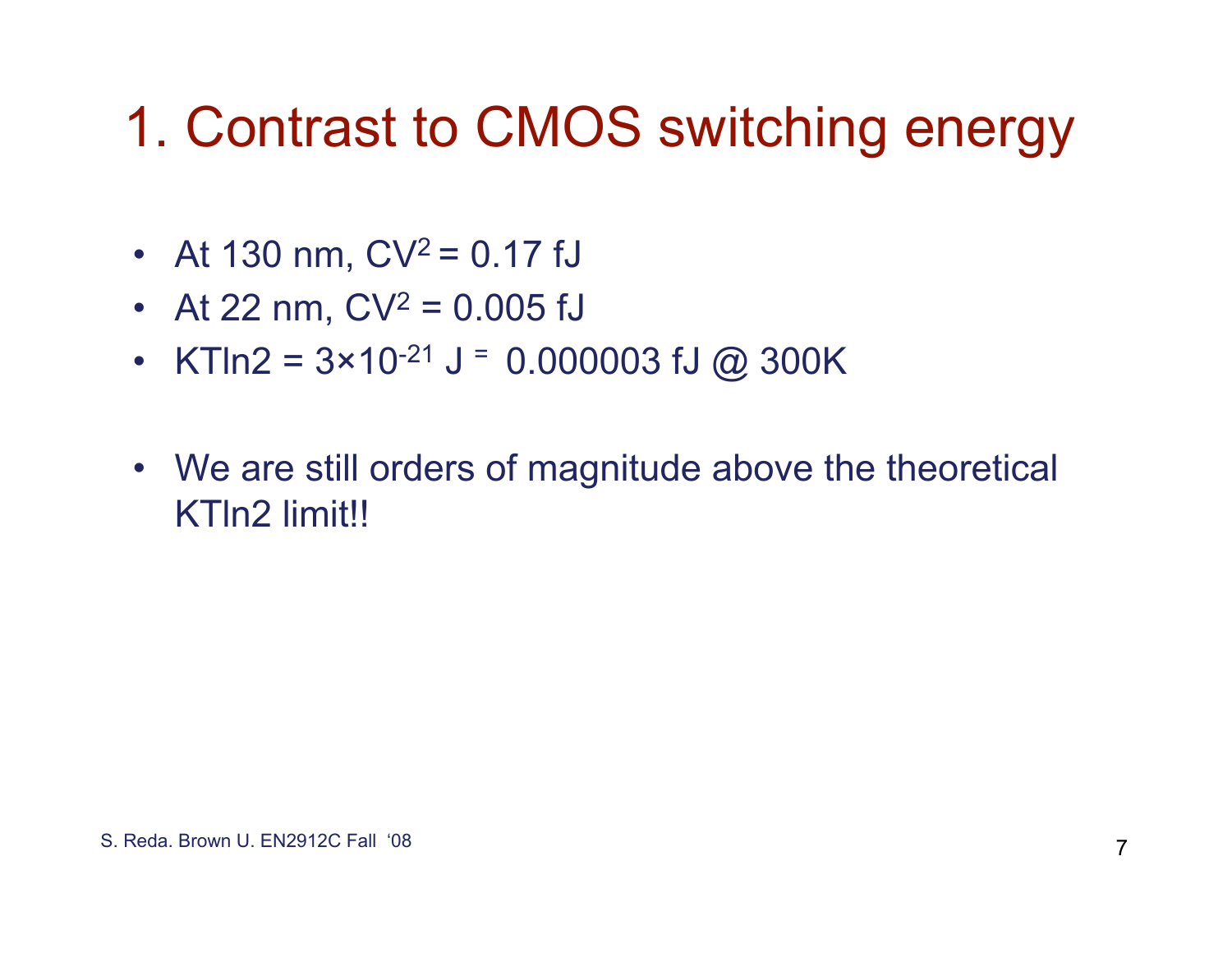### Quantum-mechanical limits: Uncertainty principle



A state which only exists for a short time cannot have a definite energy.

[Jeff Welser, IBM]

S. Reda. Brown U. EN2912C Fall '08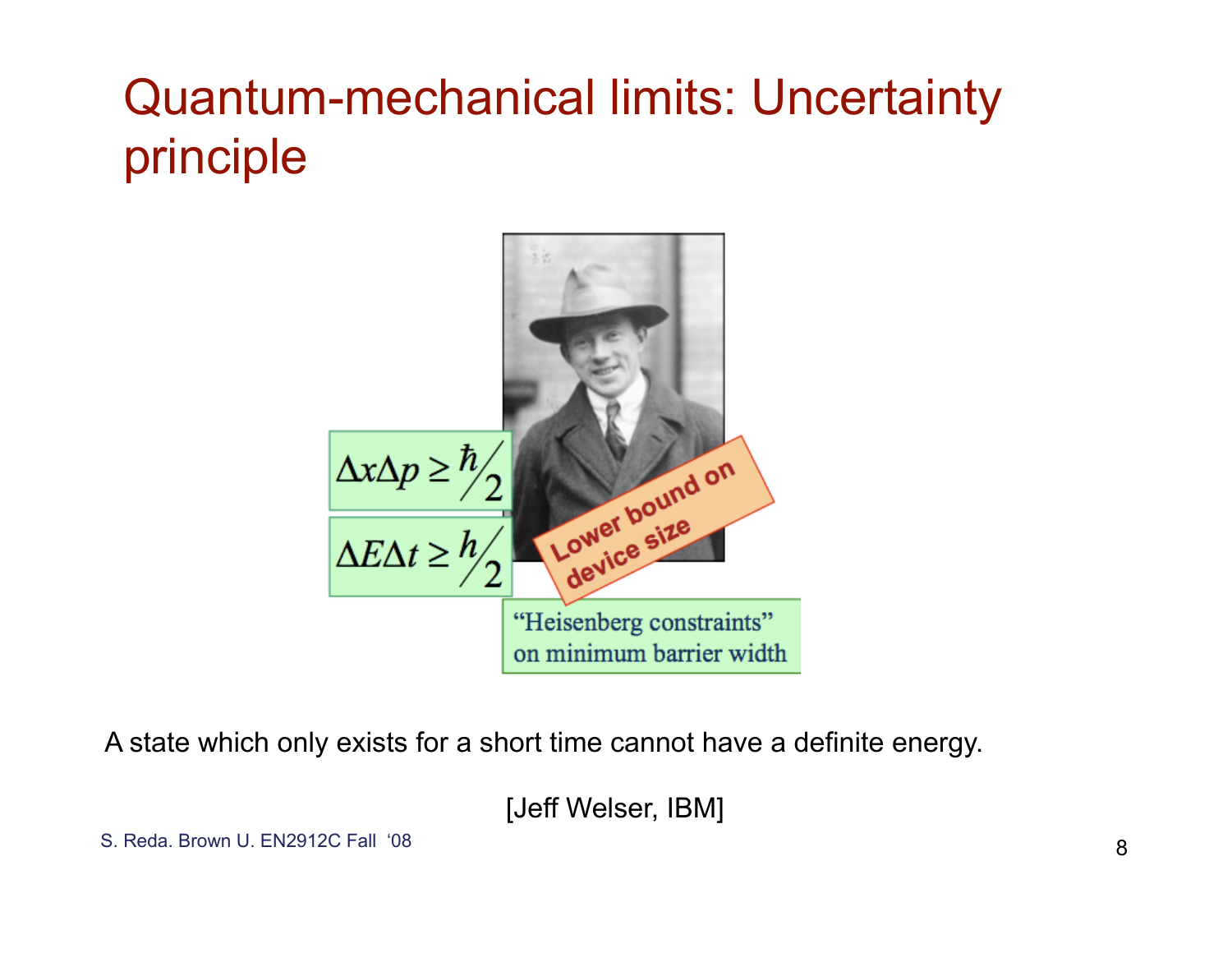#### 2. Fundamental limits on switching time

From Heisenberg uncertainty principle

$$
\Delta E \Delta t \geq \frac{h}{2\pi}
$$

Minimum transition time between two states

$$
\qquad \qquad \longrightarrow \Delta t_{\rm min} \geq \frac{h}{2\pi E_{\rm min}}
$$

Maximum operation frequency

$$
F_{\max} \le \frac{2\pi E_{\min}}{h} \quad E_{\min} = KT \ln 2
$$

$$
F_{\max} \le 25000 GHz!
$$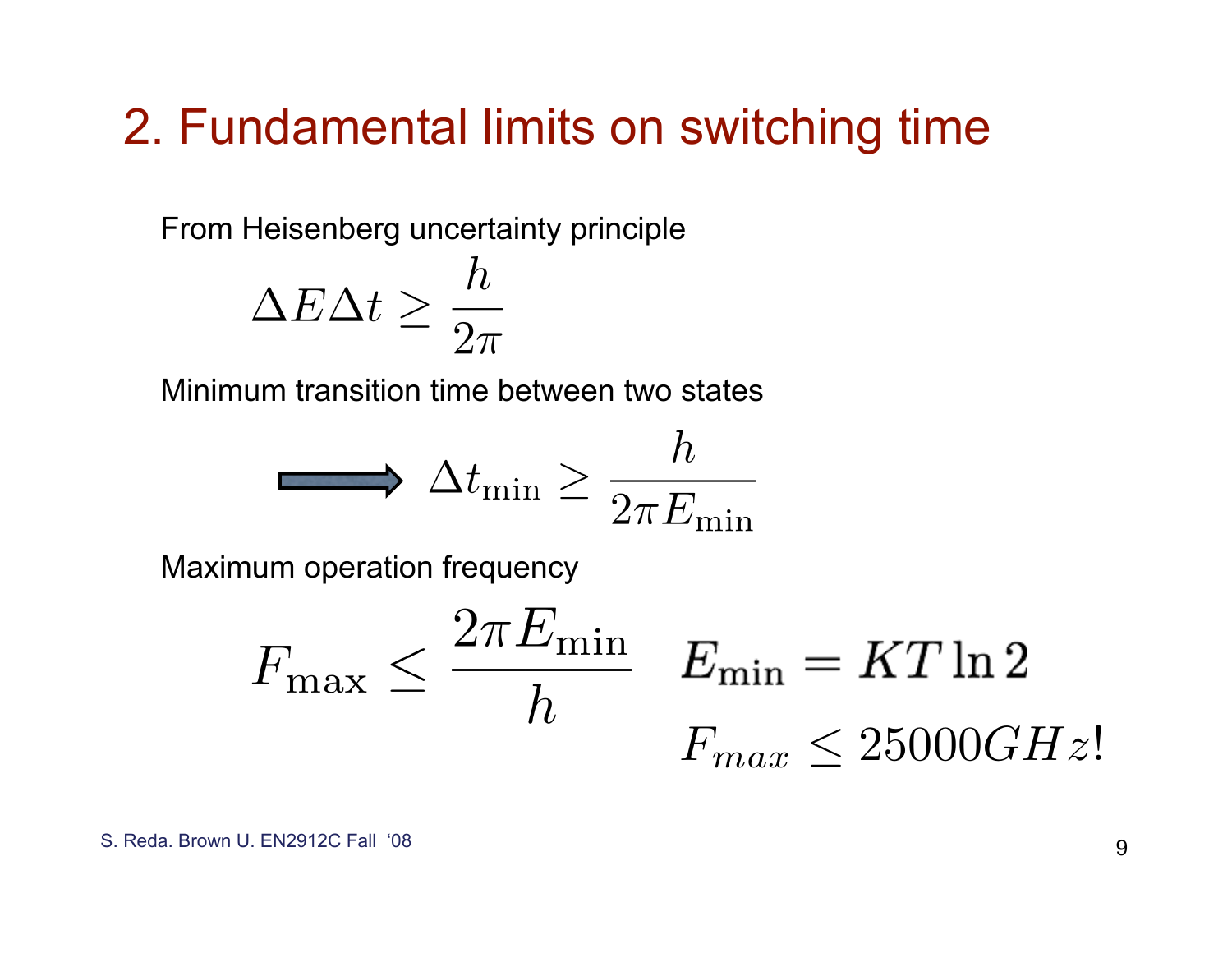### 3. Minimum distance requirements



[Jeff Welser, IBM]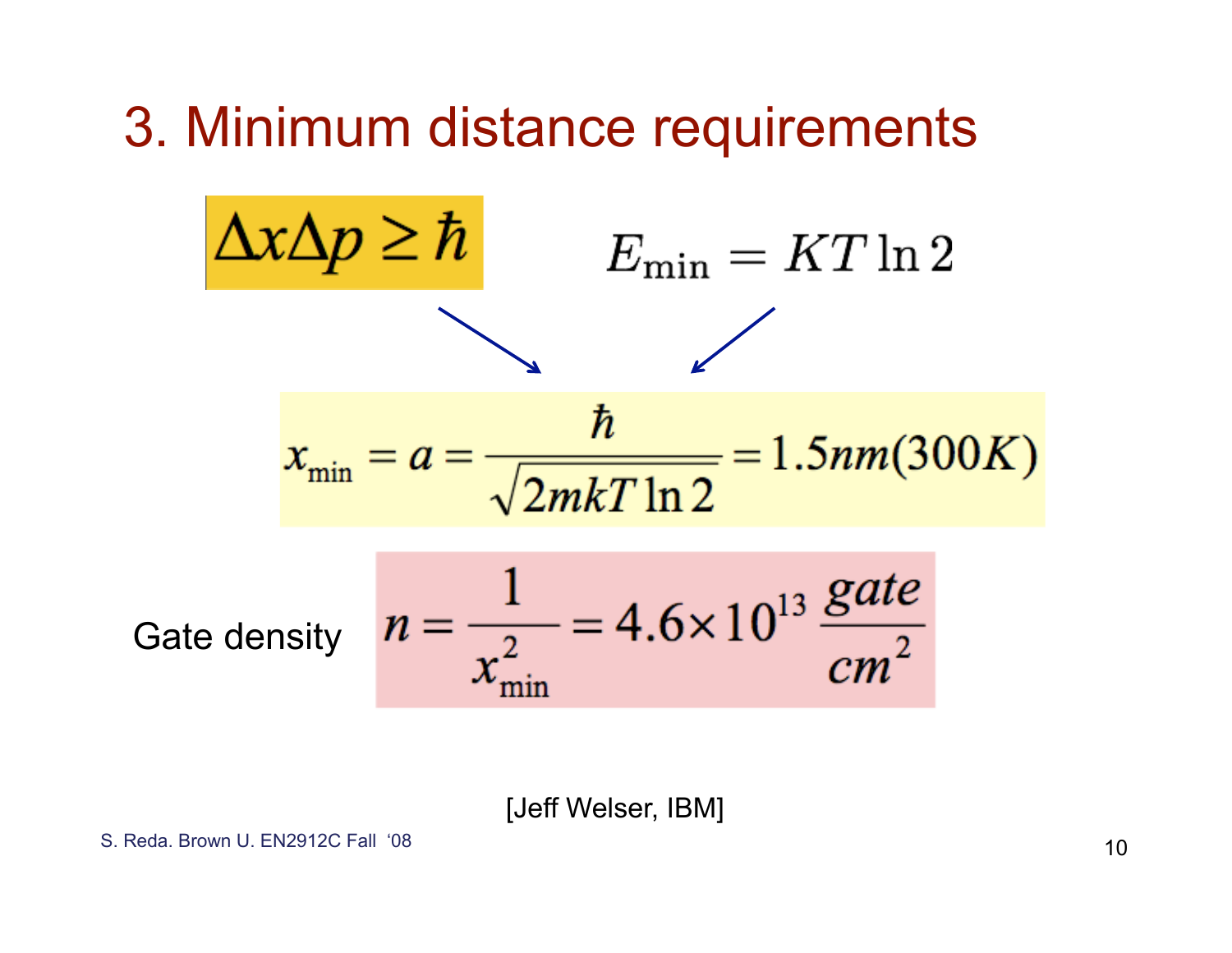## Putting it together

Power consumption

$$
P = nE_{\min}F_{\max}
$$
  
= 4.6 \cdot 10<sup>13</sup> \cdot 3 \cdot 10<sup>-21</sup> \cdot 2.5 \cdot 10<sup>12</sup>  
= 4.74 \times 10<sup>6</sup> W/cm<sup>2</sup>

The circuit would immediately vaporize once it is turned on

#### *Circuit heat generation is the main limiting factor for scaling of device speed and switch circuit density*